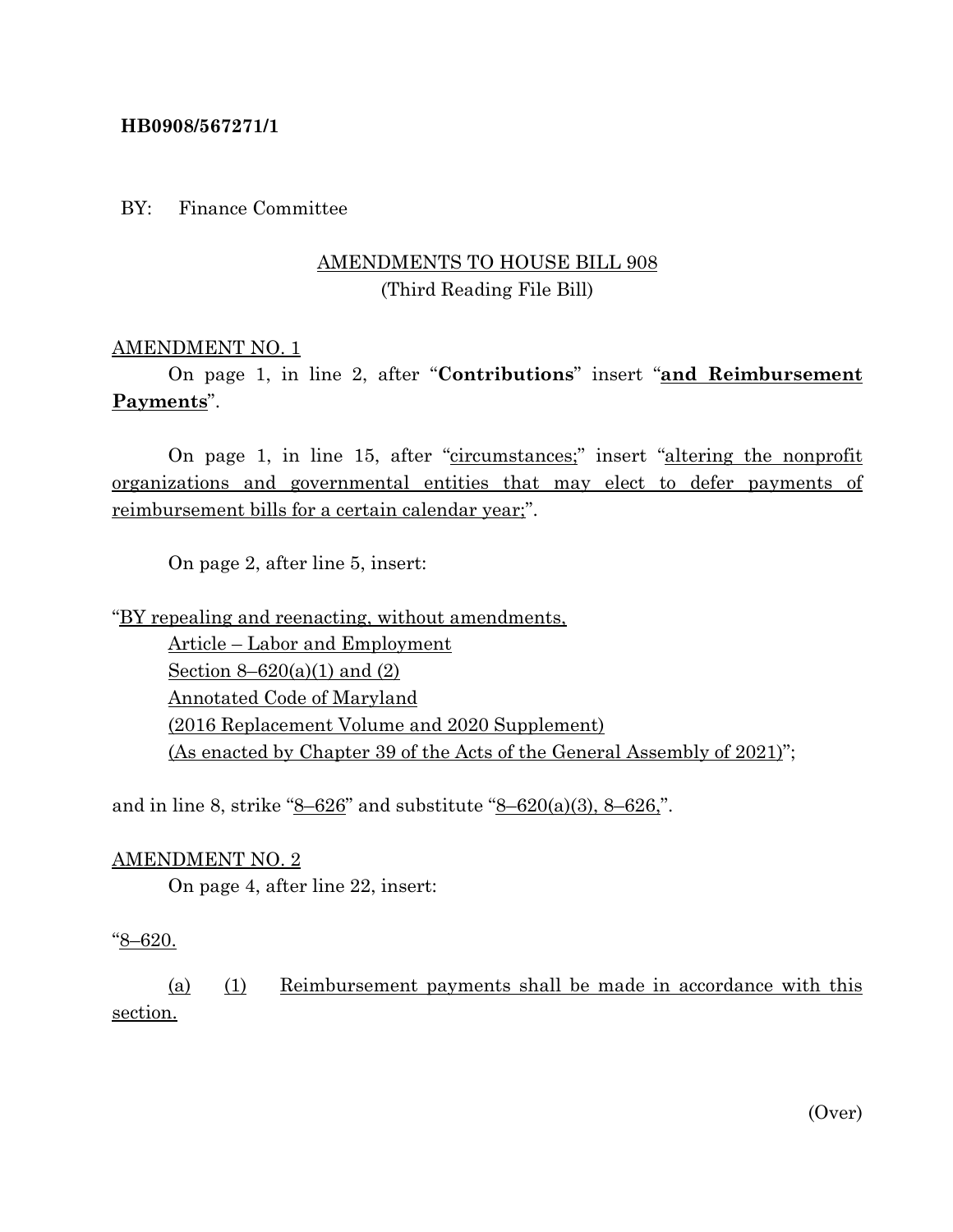# **HB0908/567271/1 Finance Committee Amendments to HB 908 Page 2 of 3**

(2) Except as provided in paragraphs (3) and (4) of this subsection, unless there is an application for review and redetermination of a bill under § 8–621 of this subtitle, a nonprofit organization or governmental entity shall pay the bill under this section within 30 days after the Secretary mailed the bill to the last known address of the nonprofit organization or governmental entity or otherwise delivered the bill to it.

(3) (i) For calendar year 2021, a nonprofit organization or governmental entity that employs fewer than 50 individuals may elect to defer payment of the bills under this section for the calendar quarters ending on March 31, June 30, and September 30.

(ii) **FOR CALENDAR YEAR 2021, IF THE FEDERAL GOVERNMENT IS NOT PROVIDING EMERGENCY UNEMPLOYMENT RELIEF FOR NONPROFIT ORGANIZATIONS AND GOVERNMENTAL ENTITIES FOR THE ENTIRETY OF THE CALENDAR QUARTER ENDING SEPTEMBER 30, A NONPROFIT ORGANIZATION OR GOVERNMENTAL ENTITY THAT EMPLOYS 50 OR MORE INDIVIDUALS MAY ELECT TO DEFER PAYMENT OF THE BILLS UNDER THIS SECTION FOR THE CALENDAR QUARTER ENDING SEPTEMBER 30.**

**(III)** A nonprofit organization or governmental entity that elects to defer the payment of a bill as authorized under subparagraph (i) **OR (II)** of this paragraph:

1. shall submit the payment on or before the date on which the payment for the calendar quarter ending December 31, 2021, is due;

2. may not be required by the Secretary to file for an

extension;